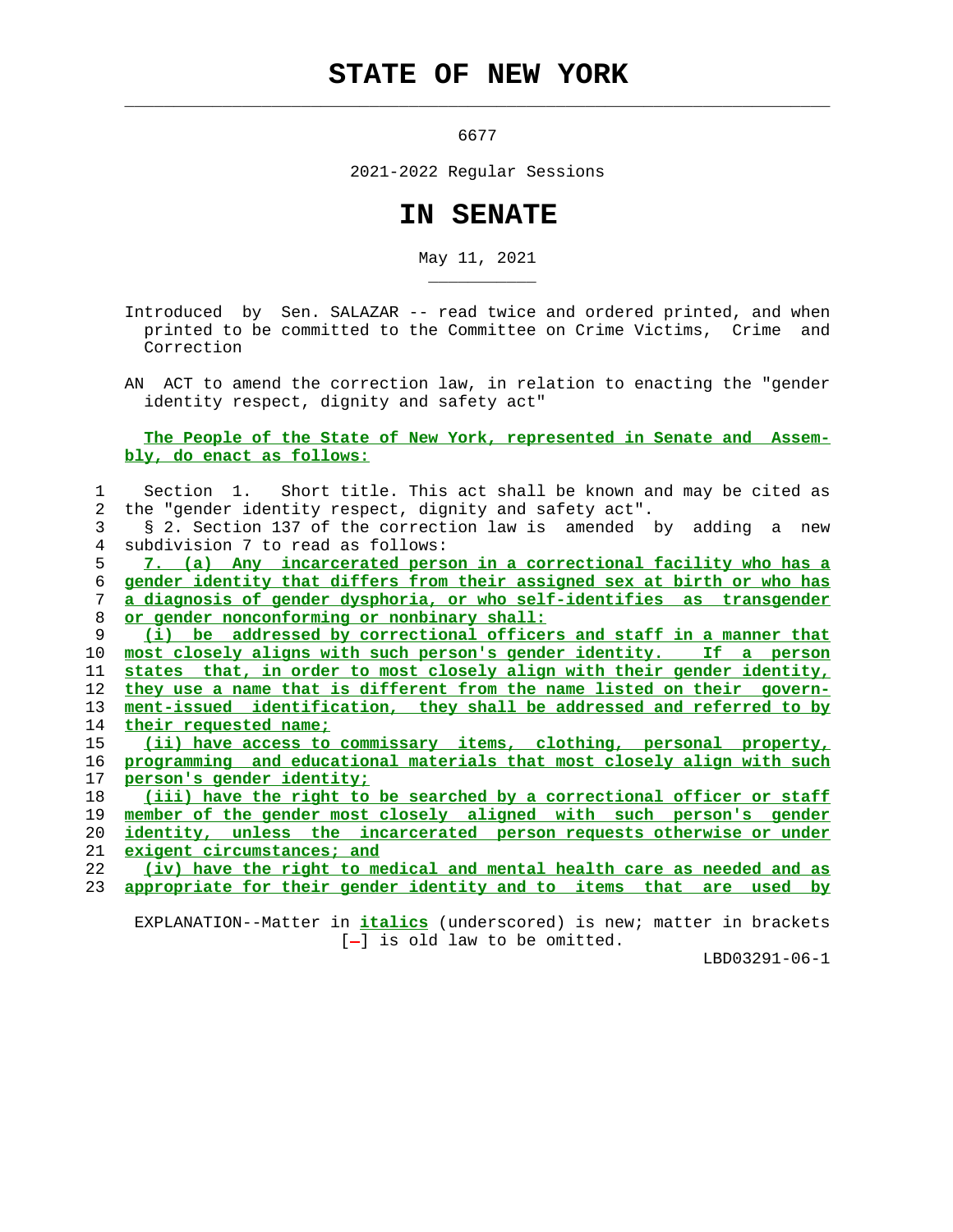S. 6677 2

**individuals to affirm their gender identity, including those associated with necessary and appropriate care after gender-affirming surgery. (b) The department is prohibited from requiring documentation to confirm a person's gender identity. All people shall receive notice in writing in a language and manner understandable to them about the requirements of this subdivision upon their admission to a correctional facility. The department shall provide annual training on provisions of this subdivision to all personnel. A violation of this subdivision is a violation of section forty-c of the civil rights law and section two hundred ninety-six of the executive law. Any individual aggrieved under this subdivision may initiate proceedings in a court of competent juris- diction or in the New York state division of human rights seeking injunctive relief and damages, including reasonable attorney fees.** 14 § 3. The correction law is amended by adding a new section 72-d to 15 read as follows: **§ 72-d. Placement of inmates based on gender identity. 1. An incarcer- ated person who has a gender identity that differs from their assigned sex at birth or who has a diagnosis of gender dysphoria or who self-i- dentifies as transgender or gender nonconforming or nonbinary pursuant to subdivision seven of section one hundred thirty-seven of this chapter shall be presumptively placed in a correctional facility with persons of the gender that most closely aligns with such person's gender identity unless the person opts out of such placement. The incarcerated person shall be permitted to leave such placement and transfer to a facility housing individuals of their assigned sex at birth at any time. Any such person who has opted out of such presumptive placement or who leaves such placement may again request placement in a correctional facility with persons of the gender that most closely aligns with their gender identity at any time. Such presumptive placement may be overcome by a determination in writing by the commissioner or the commissioner's designee that there is clear and convincing evidence that such person presents a current danger of committing gender-based violence against others. A denial of presumptive placement shall not be based on any discriminatory reasons, including but not limited to (a) the anatomy or genitalia of the person whose housing placement is at issue, (b) the sexual orientation of the person whose housing placement is at issue, (c) the complaints of cisgender people who do not wish to be housed with a non-cisgender person due to that person's gender identity, or (d) a factor present among other people in the presumptive housing unit or facility. A denial of presumptive placement and detailed reasoning for the denial shall be provided in writing to the affected person within two days of the department's decision. A person may grieve the denial. 2. A transgender or gender nonconforming or nonbinary incarcerated person experiencing harassment, violence or threats of violence due to their gender identity shall not be placed in involuntary protective custody for more than thirty days as a result of such harassment, violence or threats of violence, and shall be housed in a least-restric- tive setting where they will be safe from such behavior. 3. All people shall receive notice in writing in a language and manner understandable to them about the requirements of this section upon their admission to a correctional facility. The department shall provide annu- al training on provisions of this section to all correctional personnel who are involved in the supervision or placement of incarcerated persons. 4. The department shall report annually to the governor, the temporary president of the senate, the minority leader of the senate, the speaker**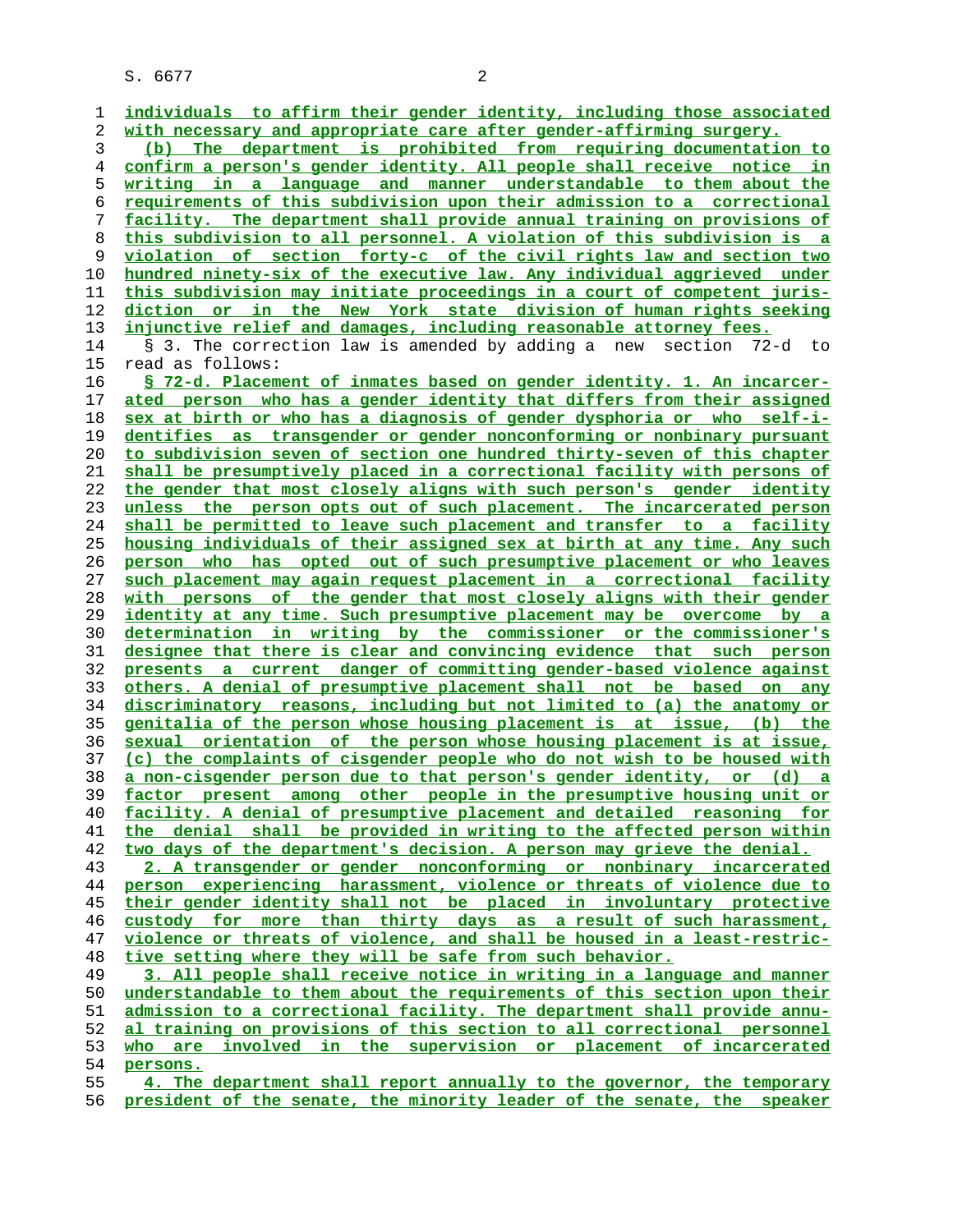S. 6677 3

**tion.**

**of the assembly, the minority leader of the assembly, the chairperson of the senate crime victims, crime and correction committee and the chair- person of the assembly correction committee the number of transgender, gender nonconforming, or nonbinary incarcerated people who (a) were denied presumptive placement in accordance with subdivision one of this section; and (b) voluntarily opted out of presumptive placement in accordance with subdivision one of this section; and (c) were kept in involuntary protective custody for longer than thirty days. Reports required by this section shall be posted on the website maintained by the department. Reports may include de-identified individual information in the aggregate, but shall not include personally identifiable informa- 5. A violation of this section is a violation of section forty-c of the civil rights law and section two hundred ninety-six of the executive law. Any individual aggrieved under this section may initiate proceedings in a court of competent jurisdiction or in the New York state division of human rights seeking injunctive relief and damages, including reasonable attorney fees.**

 19 § 4. Section 500-b of the correction law is amended by adding a new 20 subdivision 14 to read as follows:

**14. (a) Notwithstanding the provisions of this section, any incarcer- ated person determined to have a gender identity different from their assigned sex at birth or who has a diagnosis of gender dysphoria or who is self-identified as transgender or gender nonconforming or nonbinary pursuant to subdivision seven of section one hundred thirty-seven of this chapter shall be presumptively placed in a facility housing unit with incarcerated individuals of the gender most closely aligned with such person's gender identity unless the person opts out of such place- ment. The incarcerated person shall be permitted to leave such placement and transfer to a unit housing individuals of their assigned sex at birth at any time. Any such person who has opted out of such presumptive placement or who leaves such placement may again request placement in a housing unit with persons of the gender that most closely aligns with their gender identity at any time. Such presumptive placement may be overcome by a determination in writing by the chief administrative offi- cer or their designee that there is clear and convincing evidence that such person presents a current danger of committing gender-based violence against others. A denial of presumptive placement shall not be based on any discriminatory reasons, including but not limited to (1) the anatomy or genitalia of the person whose housing placement is at issue, (2) the sexual orientation of the person whose housing placement is at issue, (3) the complaints of cisgender people who do not wish to be housed with a non-cisgender person due to that person's gender iden- tity, or (4) a factor present among other people in the presumptive housing unit or facility. A denial of presumptive placement and detailed reasoning for the denial shall be provided in writing to the affected person within two days of the decision by the chief administrative offi- cer or his designee. A person may grieve the denial. (b) A transgender, gender nonconforming, or nonbinary incarcerated individual experiencing harassment, violence or threats of violence due to their gender identity shall not be placed in involuntary protective custody for more than thirty days as a result of such harassment,**

**violence or threats of violence, and shall be housed in a least-restric- tive setting where they will be safe from such behavior.**

**(c) All people shall receive notice in writing in a language and manner understandable to them about the requirements of this subdivision**